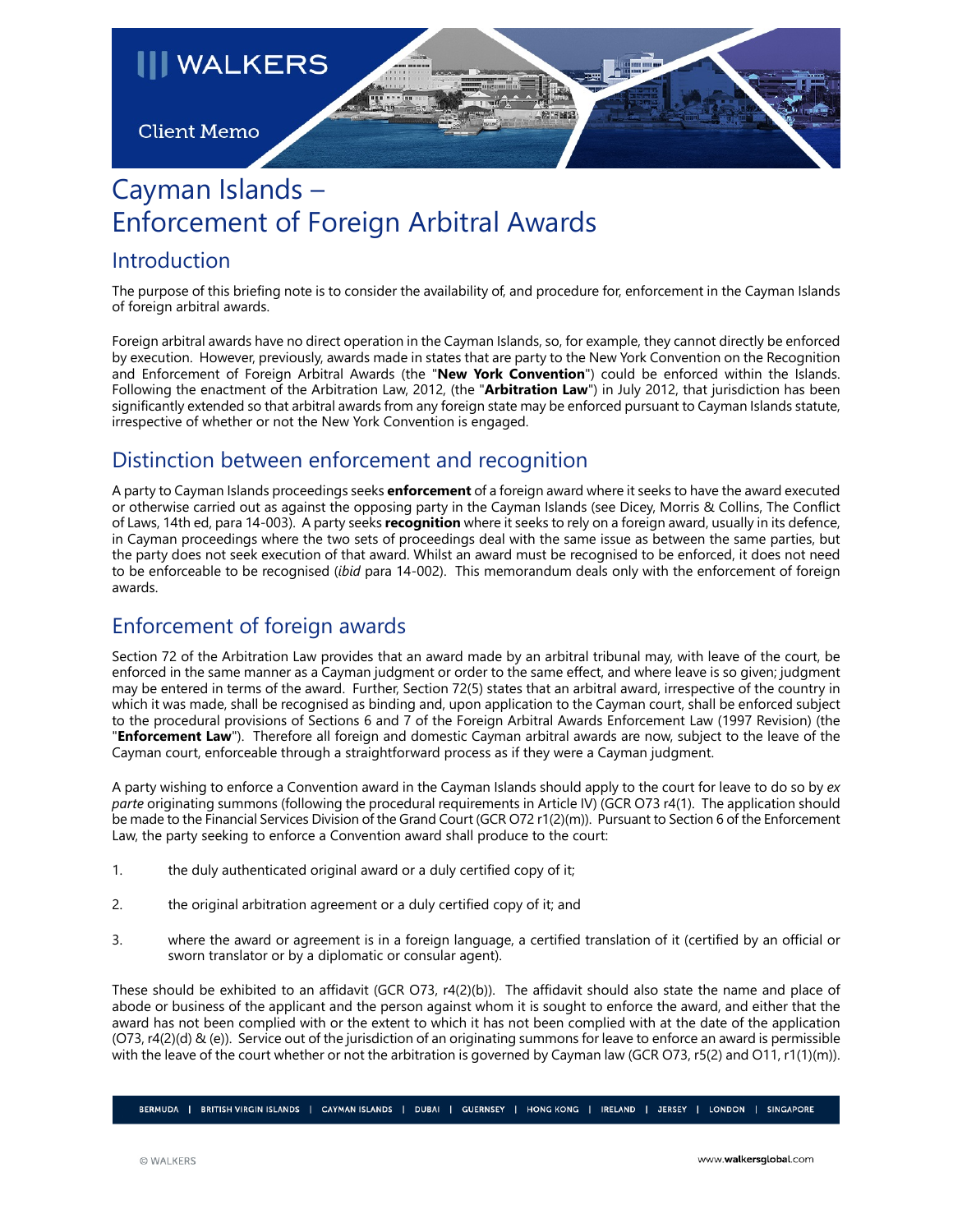Once leave to enforce is granted, the person against whom it is sought to enforce the award has 14 days within which to apply to set the leave aside (GCR O73 r4(4)).

Section 7 of the Enforcement Law sets down an exhaustive list of grounds on which enforcement of a Convention award may be refused under Article V. These are if:

- 1. a party to the arbitration agreement was (under the law applicable to him) under some incapacity;
- 2. the arbitration agreement was not valid under the law to which the parties subjected it or, failing any indication thereon, under the law of the country where the law was made;
- 3. a party was not given proper notice of the appointment of the arbitrator or of the arbitration proceedings or was otherwise unable to present his case;
- 4. the award deals with a difference not contemplated by or not falling within the terms of the submission to arbitration or contains decisions on matters beyond the scope of the submission to arbitration;
- 5. the composition of the arbitral authority or the arbitral procedure was not in accordance with the agreement of the parties or, failing such agreement, with the law of the country where the arbitration took place;
- 6. the award has not yet become binding on the parties, or has been set aside or suspended by a competent authority of the country in which, or under the laws of which, it was made. (In *Terk Technologies Corporation v Dockery* 2000 CILR 196, it was held that where an award had been subject to earlier enforcement proceedings in a foreign court, the plaintiff could choose between applying for leave to enforce the award under the Enforcement Law and commencing an action at common law to enforce the foreign judgment. In *Republic of Gabon v Swiss Oil Corp* 1988-89 CILR N-1, it was held that "competent authority" refers to a body authorized to order suspension of an award, and does not include where a suspension comes about by the direct operation of the legislative rules governing applications to the appeal court. Note that the Cayman court is not compelled to refuse enforcement even if the award has been set aside by the local court, although it is submitted that it would normally do so in such circumstances);
- 7. the award is in respect of a matter which is not capable of settlement by arbitration; or
- 8. it would be contrary to public policy to enforce the award. It is likely only to be in unusual cases that this ground would be successful. In the English case of *Soleimany v Soleimany* [1999] QB 785, the English court refused to enforce an award due to the illegality of the intended performance (smuggling carpets out of Iran in breach of Iranian laws).

Absent the existence of one of these grounds, the court is obliged to enforce the award by reason of the mandatory language in Section 72(5) of the Arbitration Law.

Pursuant to Section 7(5) of the Enforcement Law, where an application has been made to set aside or suspend an award in the country in which it was made, the Cayman court may adjourn the Cayman proceedings and/or order the person against whom the award is made to give security. (In *Terk Technologies Corporation v Dockery* 2000 CILR N-1 it was held that where an award has not yet been suspended or set aside by the foreign court, an application for a stay should be made under the court's inherent jurisdiction or under GCR O47, r1 which gave the court a wide discretion.)

#### Execution

A number of execution options are potentially available once leave has been granted to enforce an award in the same manner as a judgment (or once a Cayman judgment has been obtained pursuant to an action on an award). These include:

1. writs of *fieri facias* (the seizure and sale of the judgment debtor's goods and chattels sufficient to satisfy the debt and costs of the execution);

BERMUDA | BRITISH VIRGIN ISLANDS | CAYMAN ISLANDS | DUBAI | GUERNSEY | HONG-KONG | IRELAND | JERSEY | LONDON | SINGAPORE